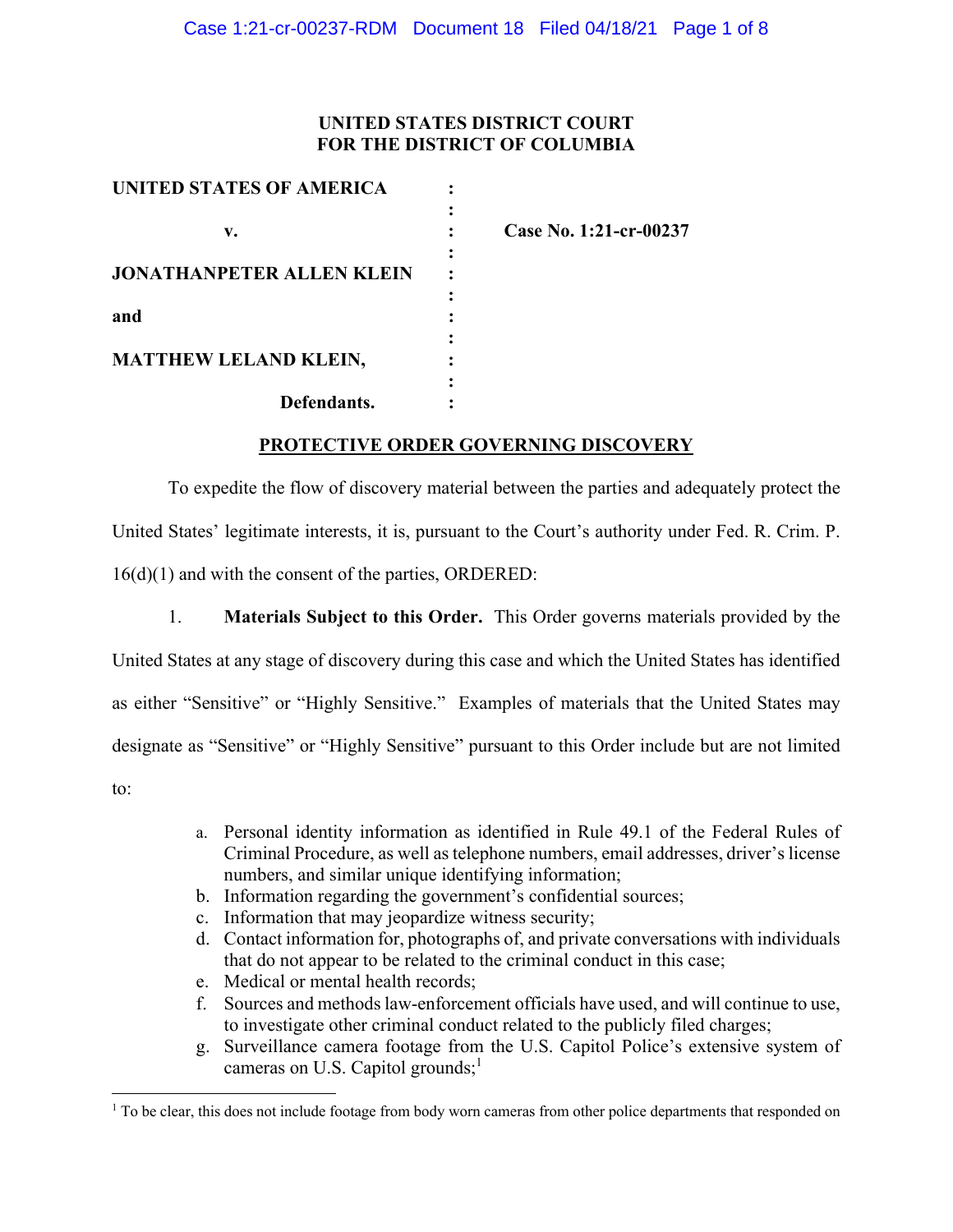- h. Repair estimates from the Architect of the Capitol;
- i. Materials designated as "security information" pursuant 2 U.S.C. §1979; and
- j. Tax returns or tax information.

This Order will not be used to designate materials as Sensitive or Highly Sensitive unless such designation is necessary for one of the reasons stated in this paragraph or for a similar reason not anticipated by this Order. The government agrees to make every effort to provide discovery in a manner that will allow for most discovery to be produced without such designations.

2. **Defendant.** Any reference to "Defendant" herein refers individually to each defendant identified in the caption above.

3. **Legal Defense Team.** The "legal defense team" includes defense counsel (defined as counsel of record in this case, including any post-conviction or appellate counsel) and any attorneys, investigators, paralegals, support staff, and expert witnesses who are advising or assisting defense counsel in connection with this case.

## 4. **Rules for the Handling of Sensitive and Highly Sensitive Materials.**

- a. **Limitations on Use.** Defendant and the legal defense team may use Sensitive and Highly Sensitive discovery materials solely in connection with the defense of this case and any other case connected to the events at the United States Capitol on January 6, 2021, including any post-conviction or appellate litigation, and for no other purpose, and in connection with no other proceeding, without further order of this Court.
- b. **Limitations on Dissemination.** No Sensitive or Highly Sensitive materials, or the information contained therein, may be disclosed to any persons other than Defendant, the legal defense team, or the person to whom the Sensitive or Highly Sensitive information solely and directly pertains or his/her counsel, without agreement of the United States or prior authorization from the Court.
- c. **Limitations on Reproduction.** Defendant, the legal defense team, and authorized persons shall not copy or reproduce the Sensitive or Highly Sensitive materials except in order to provide copies of the materials for use in connection

January 6, 2021, the vast amount of which the United States will *not* designate as Sensitive or Highly Sensitive. (Body worn camera footage will be marked Sensitive or Highly Sensitive only if it contains material described in paragraph one above or for a similar reason not anticipated by this Order.)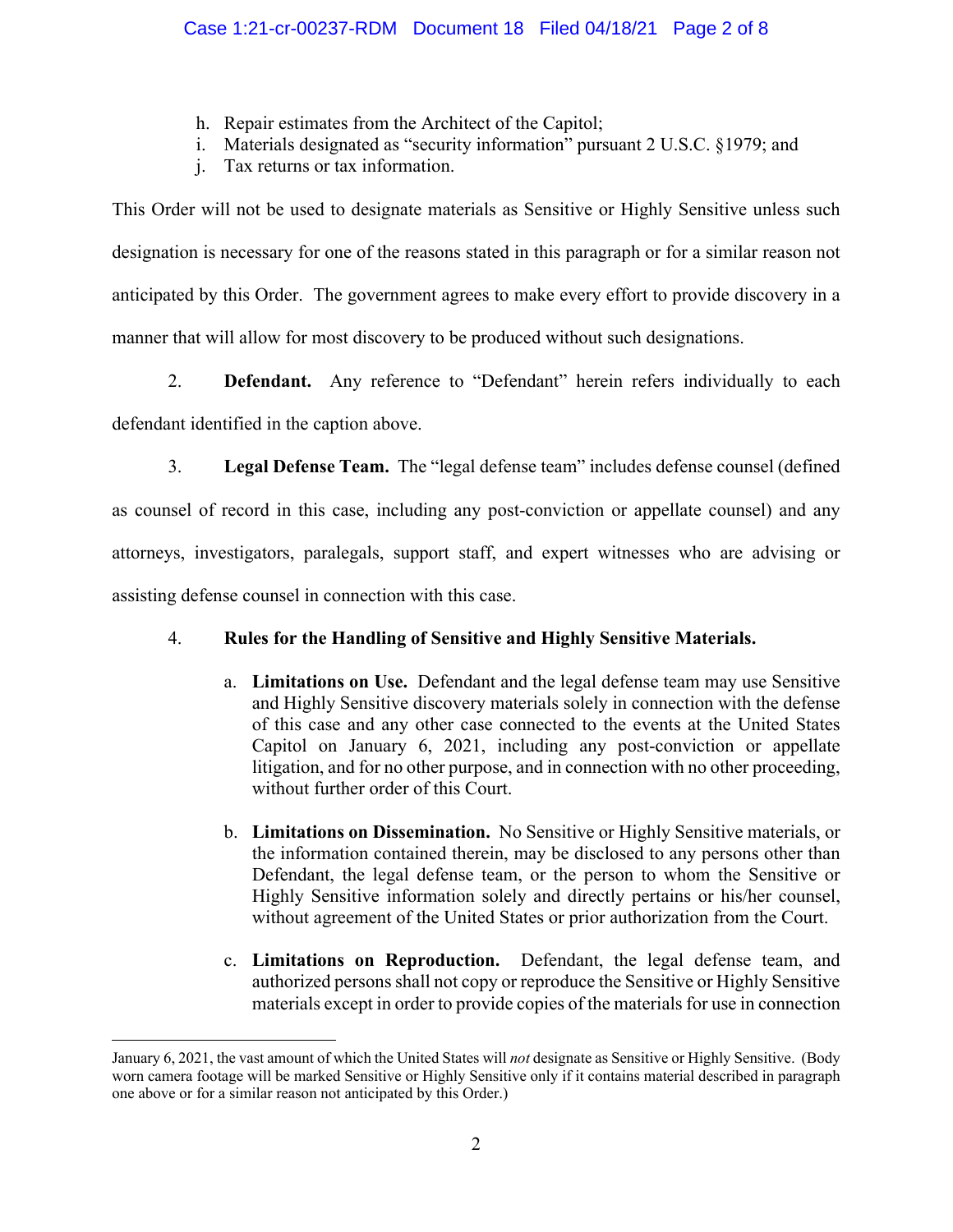with this case by Defendant, the legal defense team, the person to whom the Sensitive or Highly Sensitive information solely and directly pertains or his/her counsel, and other persons to whom the Court may authorize disclosure (collectively, "authorized persons").

If defense counsel provides Defendant access to Sensitive or Highly Sensitive materials, defense counsel must advise Defendant that Defendant may not record any personal identity information as identified in Rule 49.1 of the Federal Rules of Criminal Procedure or any telephone numbers, email addresses, driver's license numbers, and similar unique identifying information. By signing the attached affirmation, Defendant agrees not to do so.

Copies and reproductions, and any notes or records made in relation to the contents of the Sensitive and Highly Sensitive materials, are to be treated in the same manner as the original materials.

- d. **Court Filings.** Absent prior agreement by the parties or permission from the Court, no party shall disclose materials designated as Sensitive or Highly Sensitive in any public filing with the Court. Such materials shall be submitted under seal. Absent statutory authority, no party shall file such materials under seal without an order from the Court pursuant to Local Rule of Criminal Procedure  $49(f)(6)$ .
- e. **Court Hearings.** The restrictions in this Order shall not limit either party in the use of the materials in judicial proceedings in this case. The procedures for use of designated Sensitive and Highly Sensitive materials during any hearing or the trial of this matter shall be determined by the parties and the Court in advance of the hearing or trial. No party shall disclose materials designated Sensitive or Highly Sensitive in open court without agreement by the parties that such materials may be disclosed in open court or prior consideration by the Court.

## 5. **Additional Rules for Handling of Sensitive Materials.** The following additional

terms apply to Sensitive materials:

a. **Storage.** Sensitive materials must be maintained in the custody and control of Defendant, the legal defense team, and authorized persons. This restriction shall not apply to the person to whom the Sensitive information solely and directly pertains or his/her attorney.

## 6. **Additional Rules for Handling of Highly Sensitive Materials.** The following

additional rules apply to Highly Sensitive materials: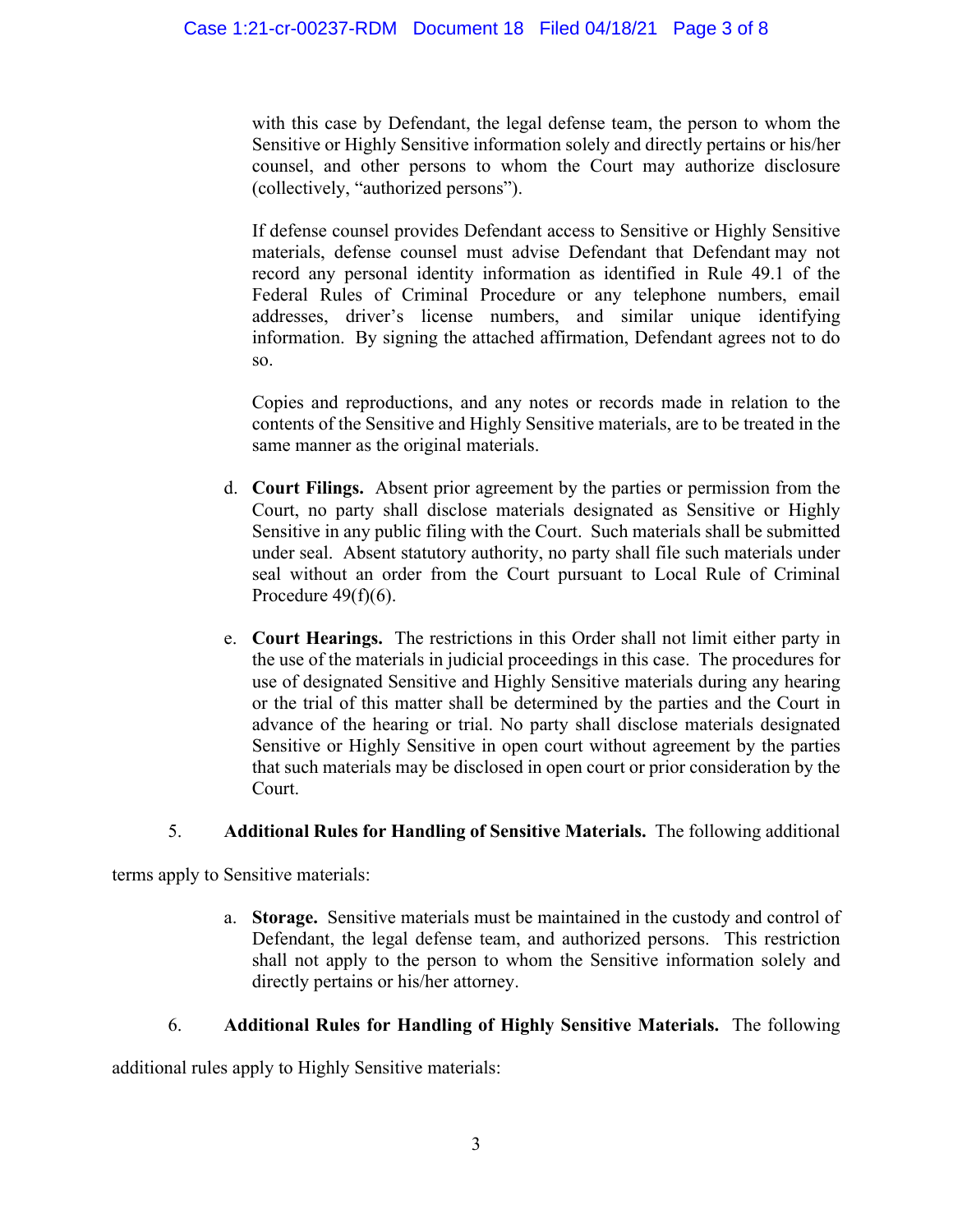- a. **Additional Limitations on Dissemination.** Defense counsel may not provide a copy of Highly Sensitive materials to Defendant or permit Defendant to view such materials unsupervised by defense counsel or an attorney, investigator, paralegal, or support staff person employed by defense counsel. The parties agree that defense counsel or an attorney, investigator, paralegal, or support staff person employed by defense counsel, may supervise Defendant by allowing access to Highly Sensitive materials through a cloud-based delivery system that permits Defendant to view the materials but does not permit Defendant the ability to download; provided that, prior to doing so, defense counsel first provides notice to the United States and allow the United States to file an objection with the Court if no agreement is reached.
- b. **Additional Limitations on Reproduction.** Counsel agrees that prior to showing materials to Defendant designated as Highly Sensitive, counsel or an attorney, investigator, paralegal, or support staff person employed by defense counsel will read Defendant the relevant parts of this Order, and remind Defendant of the consequences of violating the Order. If Defendant takes notes regarding Highly Sensitive materials, counsel or an attorney, investigator, paralegal, or support staff person employed by defense counsel must take reasonable steps to determine whether Defendant has copied any personal identity information as identified in Rule 49.1 of the Federal Rules of Criminal Procedure or any telephone numbers, email addresses, driver's license numbers, and similar unique identifying information.
- c. **Storage.** Highly Sensitive materials must be maintained in the custody and control of the legal defense team and authorized persons. This restriction shall not apply to the person to whom the Highly Sensitive information solely and directly pertains or his/her attorney.

7. **Viewing by Incarcerated Defendants.** If Defendant is in the custody of the United

States Marshals Service, defense counsel is authorized to provide a copy of discovery materials to the appropriate point of contact so that the defendant can view the discovery materials, subject to the terms of this Order.

8. **Disputes.** The parties shall make a good faith effort to resolve any dispute about a sensitivity designation before requesting the Court's intervention. The United States may agree to remove or reduce a sensitivity designation without further order of this Court. Whenever the redaction of specified information will resolve the basis for which a sensitivity designation was applied, the United States will agree to redaction, and such redaction will render the materials no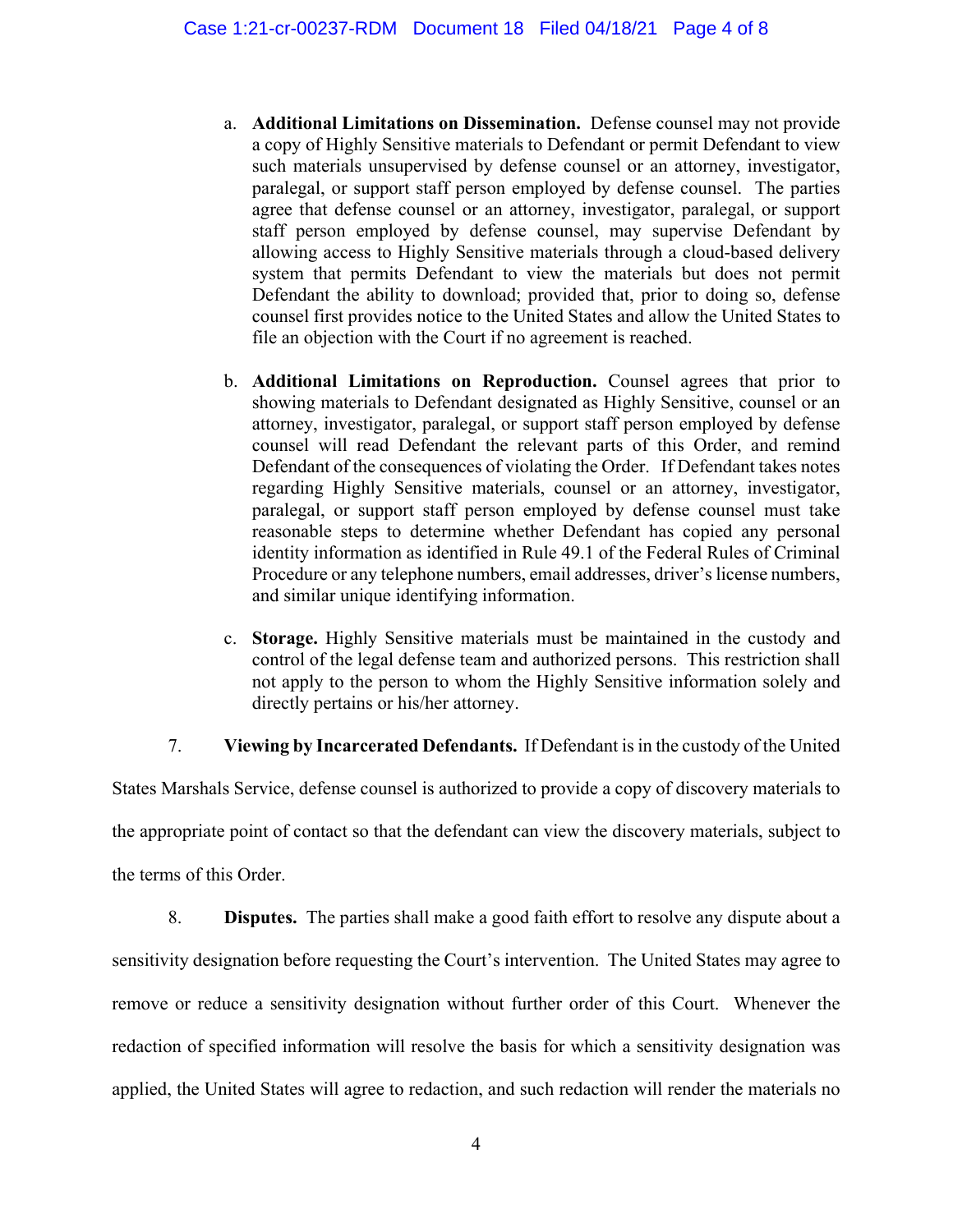### Case 1:21-cr-00237-RDM Document 18 Filed 04/18/21 Page 5 of 8

longer subject to this Order. Any agreement to reduce or remove a sensitivity designation or to redact specific information shall be memorialized in writing.

### 9. **Modification Permitted.** Nothing in this Order shall prevent any party from

seeking modification of this Order nor prevent the defense from contesting a sensitivity designation. The parties agree that the burden of demonstrating the need for a protective order remains with the government at all times.

10. **Failure not Waiver.** The failure by the United States to designate any materials as Sensitive or Highly Sensitive upon disclosure shall not constitute a waiver of the United States' ability to later designate the materials as Sensitive or Highly Sensitive but the government must separately identify and memorialize the changed status of those materials in writing.

# 11. **Automatic Exclusions from this Order.** This Order does not apply to materials that:

- a. Are, or later become, part of the public court record, including materials that have been received in evidence in this or other public trials or hearings;
- b. Were derived directly from Defendant or that pertain solely to Defendant. Examples of such materials include Defendant's own financial records, telephone records, digital device downloads, social media records, electronic communications, arrest records, and statements to law enforcement;<sup>2</sup> and
- c. Materials that the defense obtains by means other than discovery.

# 12. **Government's Discovery Obligations.** Nothing in this Order modifies the United States' obligations at any stage of discovery in this case pursuant to Federal Rules of Criminal Procedure 16 and 26.2, Local Criminal Rule 5.1, 18 U.S.C. § 3500 (the Jencks Act), and the government's general obligation to produce exculpatory and impeachment information in criminal

 $2$  Discoverable materials that were derived directly from Defendant or that pertain solely to Defendant are exempt from this Order regardless of whether the United States has designated any such materials as "Sensitive" or "Highly Sensitive" because the same materials are being provided or made available to co-defendants or other persons charged in connection with the events at the United States Capitol on January 6, 2021.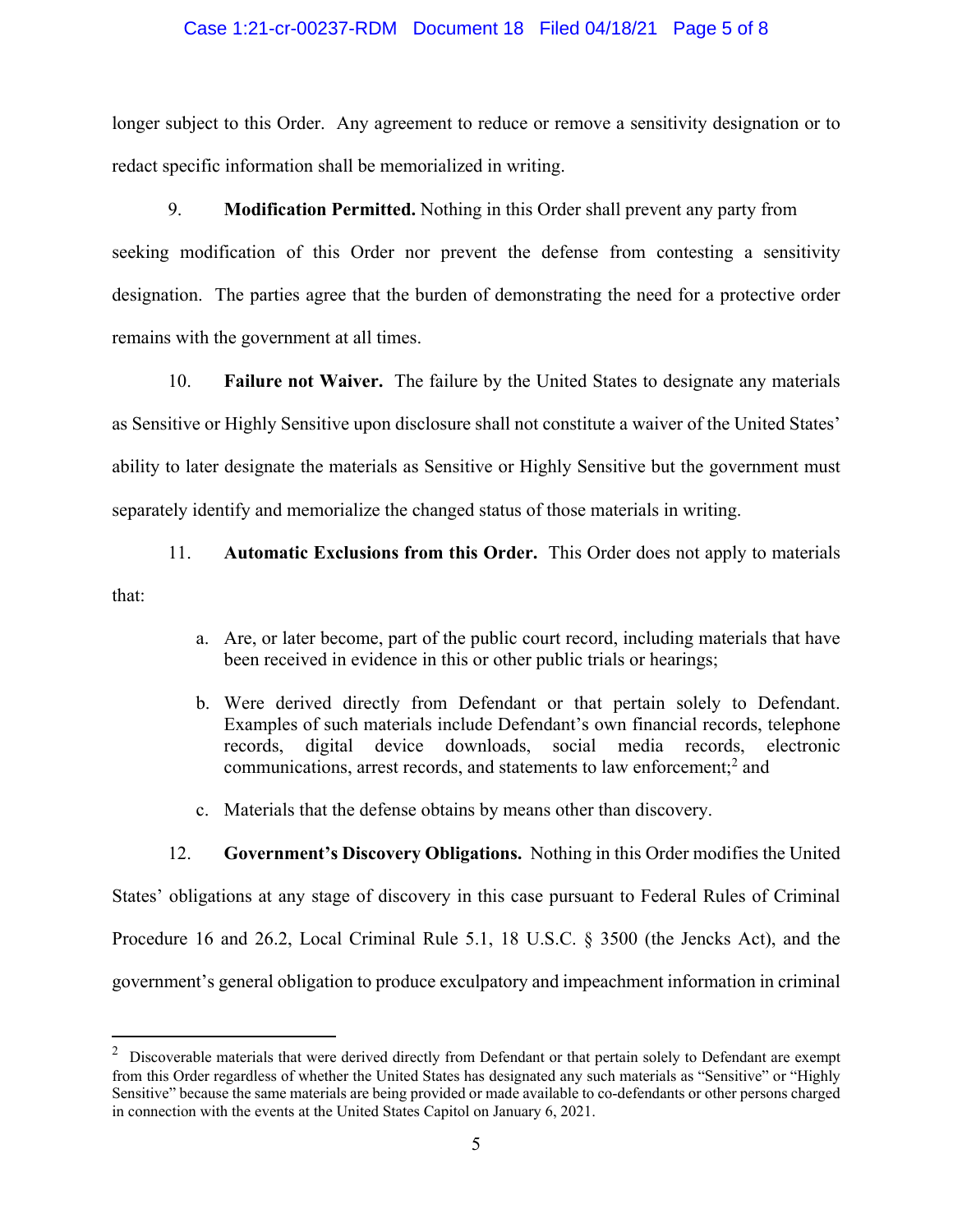### Case 1:21-cr-00237-RDM Document 18 Filed 04/18/21 Page 6 of 8

cases.

13. **Defense Counsel's Obligations.** Defense counsel must provide a copy of this Order to, and review the terms of this Order with, members of the legal defense team, Defendant, and any other person, before providing them access to Sensitive or Highly Sensitive materials. Defense counsel must obtain a fully executed copy of Attachment A-1 or A-2, as applicable, before providing Defendant access to Sensitive or Highly Sensitive materials, and must file a copy with the Court within one week of execution.

14. **No Ruling on Discoverability or Admissibility**. This Order does not constitute a ruling on the question of whether any particular material is properly discoverable or admissible and does not constitute any ruling on any potential objection to the discoverability or admissibility of any material.

15. **Duration.** The terms of this Order shall remain in effect after the conclusion of this case and the parties shall be bound by it unless otherwise ordered by the Court.

**SO ORDERED** this  $16th$  day of April , 2021.

 $\mathcal{N}$ HONORABLE RANDOLPH D. MOSS United States Distri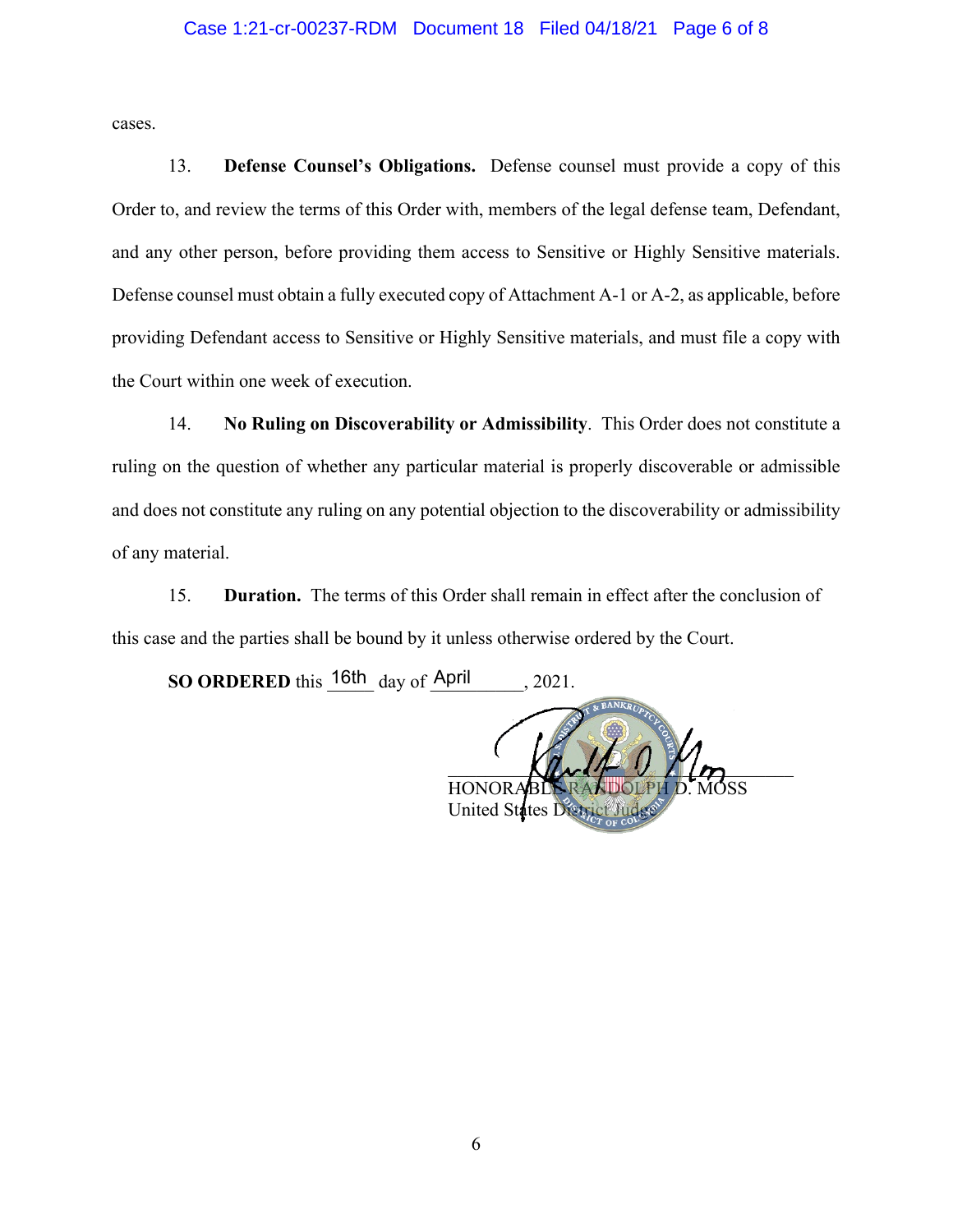### **ATTACHMENT A-1**

### **Defendant's Acceptance**

I have read this Protective Order and carefully reviewed every part of it with my attorney. I am fully satisfied with the legal services provided by my attorney in connection with this Protective Order and all matters relating to it. I fully understand this Protective Order and voluntarily agree to it. No threats have been made to me, nor am I under the influence of anything that could impede my ability to understand this Protective Order fully.

 $\overline{a}$ 

Date JONATHANPETER ALLEN KLEIN Defendant